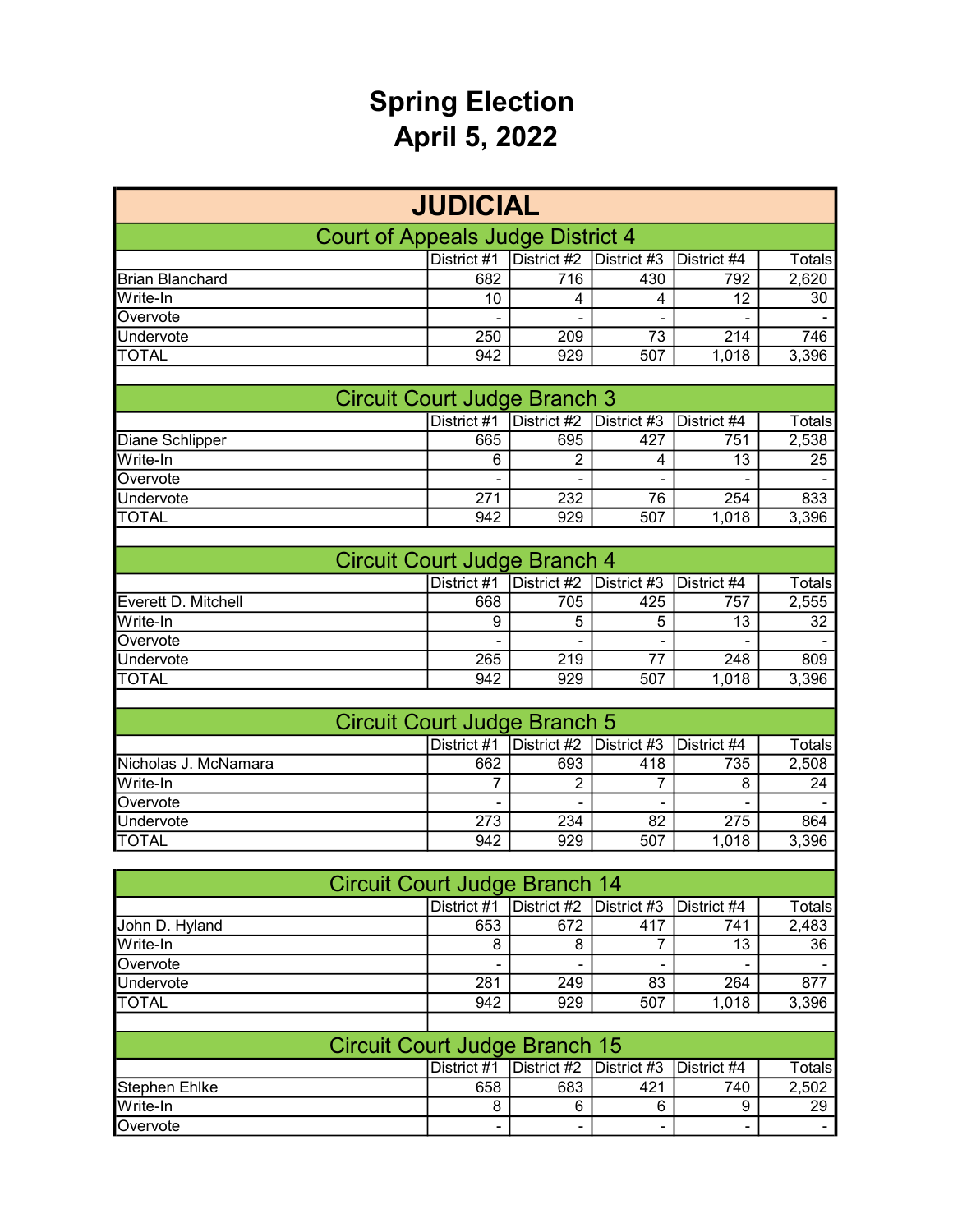| Undervote    | 276 | 240 | 80  | 269  | 865   |
|--------------|-----|-----|-----|------|-------|
| <b>TOTAL</b> | 942 | 929 | 507 | ,018 | 3,396 |
|              |     |     |     |      |       |
|              |     |     |     |      |       |

# **COUNTY**

#### County Supervisor District 27

|                     | District #1 | District #2 $\vert$ District #3 |    | District #4 | Totals <b>I</b> |
|---------------------|-------------|---------------------------------|----|-------------|-----------------|
| Kierstin Huelsemann | 666         | 264                             | 72 |             | 1,002           |
| Write-In            | 16          |                                 |    |             | 20              |
| Overvote            |             |                                 | -  |             |                 |
| Undervote           | 260         | 62                              | 10 |             | 332             |
| <b>TOTAL</b>        | 942         | 329                             | 83 |             | , 354           |
|                     |             |                                 |    |             |                 |

| <b>County Supervisor District 33</b> |             |                                                             |     |       |        |  |  |  |
|--------------------------------------|-------------|-------------------------------------------------------------|-----|-------|--------|--|--|--|
|                                      | District #1 | $\vert$ District #2 $\vert$ District #3 $\vert$ District #4 |     |       | Totals |  |  |  |
| Dana Pellebon                        |             | 436                                                         | 354 | 761   | 1,551  |  |  |  |
| Write-In                             |             |                                                             |     | 13    | 19     |  |  |  |
| Overvote                             |             |                                                             |     |       |        |  |  |  |
| Undervote                            |             | 163                                                         | 65  | 244   | 472    |  |  |  |
| <b>TOTAL</b>                         |             | 600                                                         | 424 | 1,018 | 2,042  |  |  |  |

## MUNICIPAL

| <b>ALDERPERSON DISTRICT 1, SEAT 2</b> |             |                                     |  |  |               |  |  |  |  |
|---------------------------------------|-------------|-------------------------------------|--|--|---------------|--|--|--|--|
|                                       | District #1 | District #2 District #3 District #4 |  |  | <b>Totals</b> |  |  |  |  |
| Joe Maldonado                         | 637         |                                     |  |  | 637           |  |  |  |  |
| <b>Mark Fairchild</b>                 | 303         |                                     |  |  | 303           |  |  |  |  |
| Write-In                              |             |                                     |  |  |               |  |  |  |  |
| <b>Overvote</b>                       |             |                                     |  |  |               |  |  |  |  |
| Undervote                             |             |                                     |  |  |               |  |  |  |  |
| <b>TOTAL</b>                          | 942         |                                     |  |  | 942           |  |  |  |  |

| ALDERPERSON DISTRICT 2, SEAT 4                                           |  |     |  |  |     |  |  |  |  |
|--------------------------------------------------------------------------|--|-----|--|--|-----|--|--|--|--|
| District #1   District #2   District #3   District #4<br>Totals <b>i</b> |  |     |  |  |     |  |  |  |  |
| <b>IGabriella Gerhardt</b>                                               |  | 723 |  |  | 723 |  |  |  |  |
| Write-In                                                                 |  | 10  |  |  | 10  |  |  |  |  |
| Overvote                                                                 |  |     |  |  |     |  |  |  |  |
| Undervote                                                                |  | 196 |  |  | 196 |  |  |  |  |
| <b>TOTAL</b>                                                             |  | 929 |  |  | 929 |  |  |  |  |

| ALDERPERSON DISTRICT 3, SEAT 6                                      |  |  |     |  |     |  |  |  |  |
|---------------------------------------------------------------------|--|--|-----|--|-----|--|--|--|--|
| District #2 District #3 District #4<br>District #1<br><b>Totals</b> |  |  |     |  |     |  |  |  |  |
| Shannon Strassman                                                   |  |  | 430 |  | 430 |  |  |  |  |
| Write-In                                                            |  |  |     |  |     |  |  |  |  |
| Overvote                                                            |  |  |     |  |     |  |  |  |  |
| Undervote                                                           |  |  | 70  |  | 70  |  |  |  |  |
| <b>TOTAL</b>                                                        |  |  | 507 |  | 507 |  |  |  |  |
|                                                                     |  |  |     |  |     |  |  |  |  |

| ALDERPERSON DISTRICT 4, SEAT 8                                     |  |  |  |     |     |  |  |  |
|--------------------------------------------------------------------|--|--|--|-----|-----|--|--|--|
| District #1 District #2 District #3 District #4<br>⊤otals <b>।</b> |  |  |  |     |     |  |  |  |
| Randy A. Udell                                                     |  |  |  | 785 | 785 |  |  |  |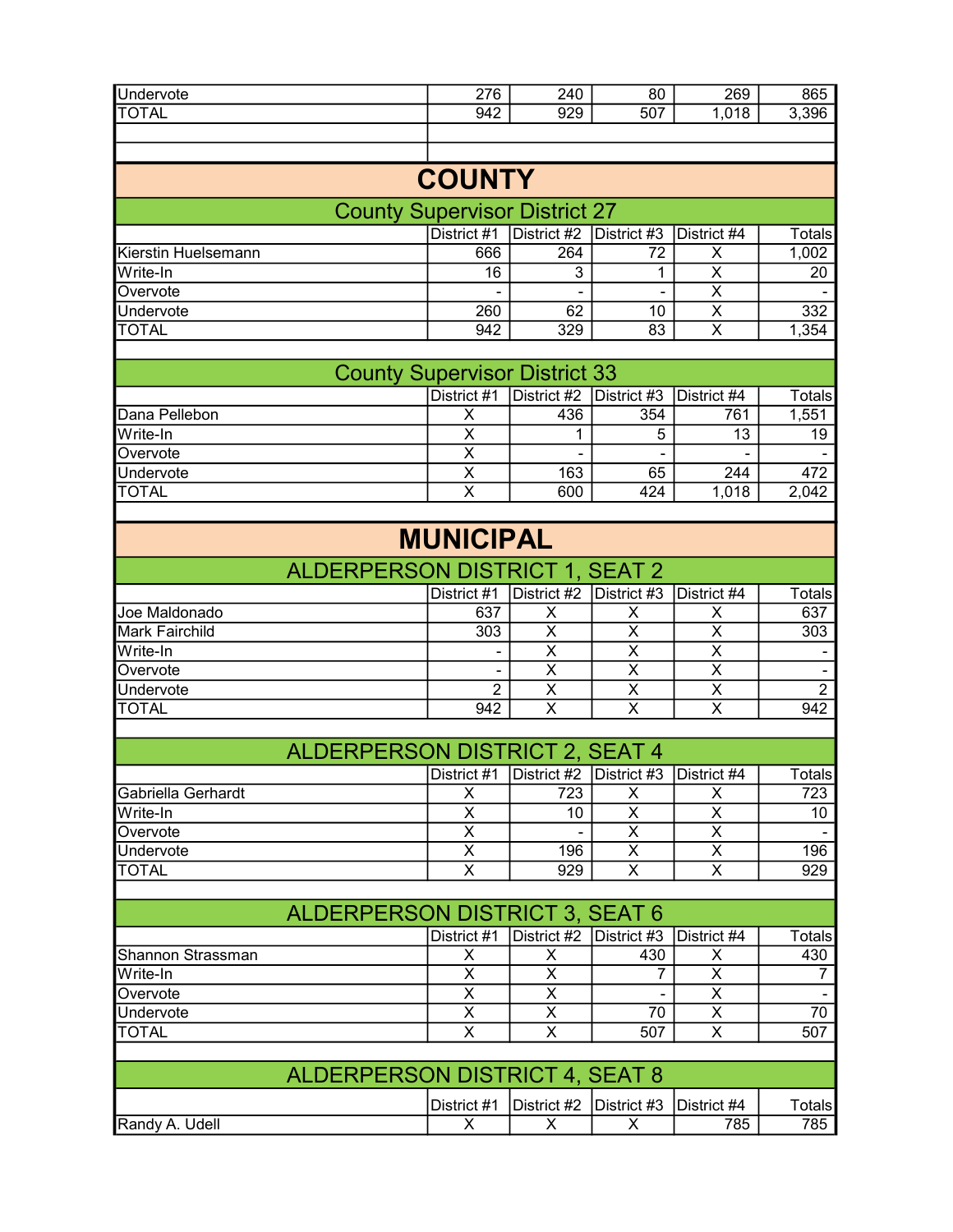| Write-In         |  |   | . –  | . .  |
|------------------|--|---|------|------|
| Overvote         |  |   | -    |      |
| <b>Undervote</b> |  | , | 216  | 216  |
| <b>TOTAL</b>     |  |   | ,018 | ,018 |

# SCHOOL DISTRICTS

| <b>OREGON SCHOOL DISTRICT</b>        |                         |                          |                 |                  |                         |  |
|--------------------------------------|-------------------------|--------------------------|-----------------|------------------|-------------------------|--|
| <b>School Board Member Area I</b>    |                         |                          |                 |                  |                         |  |
|                                      | District $#1$           | District #2              | District $#3$   | District #4      | Totals                  |  |
| Krista Flanagan                      | X                       |                          | 130             | 150              | 280                     |  |
| Ahna Bizjak                          | $\overline{\mathsf{x}}$ |                          | 130             | $\overline{122}$ | 252                     |  |
| Write-In                             | $\overline{\mathsf{x}}$ | -                        | 4               | 17               | 21                      |  |
| Write-In                             | $\overline{\mathsf{x}}$ | $\sim$                   | $\overline{3}$  | 1                | $\overline{\mathbf{4}}$ |  |
| Overvote                             | $\overline{\mathsf{x}}$ | $\blacksquare$           |                 |                  |                         |  |
| Undervote                            | $\overline{\mathsf{x}}$ | $\blacksquare$           | 69              | 98               | 167                     |  |
| <b>TOTAL</b>                         | $\overline{\mathsf{x}}$ |                          | 336             | 388              | $\overline{724}$        |  |
|                                      |                         |                          |                 |                  |                         |  |
| <b>OREGON SCHOOL DISTRICT</b>        |                         |                          |                 |                  |                         |  |
| <b>School Board Member Area II</b>   |                         |                          |                 |                  |                         |  |
|                                      | District #1             | District #2              | District #3     | District #4      | Totals                  |  |
| Leslie Wright                        | $\overline{\mathsf{x}}$ | $\overline{\phantom{a}}$ | 150             | 154              | 304                     |  |
| Write-In                             | $\overline{\mathsf{x}}$ |                          | 3               | 3                | 6                       |  |
| Overvote                             | $\overline{\mathsf{x}}$ | $\blacksquare$           |                 |                  |                         |  |
| Undervote                            | $\overline{\mathsf{x}}$ |                          | $\overline{15}$ | 37               | $\overline{52}$         |  |
| <b>TOTAL</b>                         | $\overline{\mathsf{x}}$ |                          | 168             | 194              | 362                     |  |
|                                      |                         |                          |                 |                  |                         |  |
| MADISON METROPOLITAN SCHOOL DISTRICT |                         |                          |                 |                  |                         |  |
| <b>School Board Member Seat 3</b>    |                         |                          |                 |                  |                         |  |
|                                      | District #1             | District #2              | District #3     | District #4      | <b>Totals</b>           |  |
| Shepherd Joyner                      | 3                       | 233                      | 82              | 70               | 388                     |  |
| Laura Simkin                         | 13                      | 633                      | 241             | 209              | 1,096                   |  |
| Write-In                             |                         | 8                        | 2               | 1                | 11                      |  |
| Overvote                             |                         |                          |                 |                  |                         |  |
| Undervote                            | 1                       | 55                       | 14              | 15               | 85                      |  |
| <b>TOTAL</b>                         | $\overline{17}$         | 929                      | 339             | 295              | 1,580                   |  |
|                                      |                         |                          |                 |                  |                         |  |
| MADISON METROPOLITAN SCHOOL DISTRICT |                         |                          |                 |                  |                         |  |
| <b>School Board Member Seat 4</b>    |                         |                          |                 |                  |                         |  |
|                                      | District #1             | District #2              | District #3     | District #4      | <b>Totals</b>           |  |
| Ali Janae Muldrow                    | 11                      | 640                      | 268             | 222              | 1,141                   |  |
| Write-In                             | $\overline{3}$          | 106                      | 20              | 32               | 161                     |  |

| MADISON METROPOLITAN SCHOOL DISTRICT |                                                    |  |  |  |        |
|--------------------------------------|----------------------------------------------------|--|--|--|--------|
| School Board Member Seat 5           |                                                    |  |  |  |        |
|                                      | District #1  District #2  District #3  District #4 |  |  |  | Totals |

Overvote - - - - - Undervote 278 TOTAL 17 929 339 295 1,580